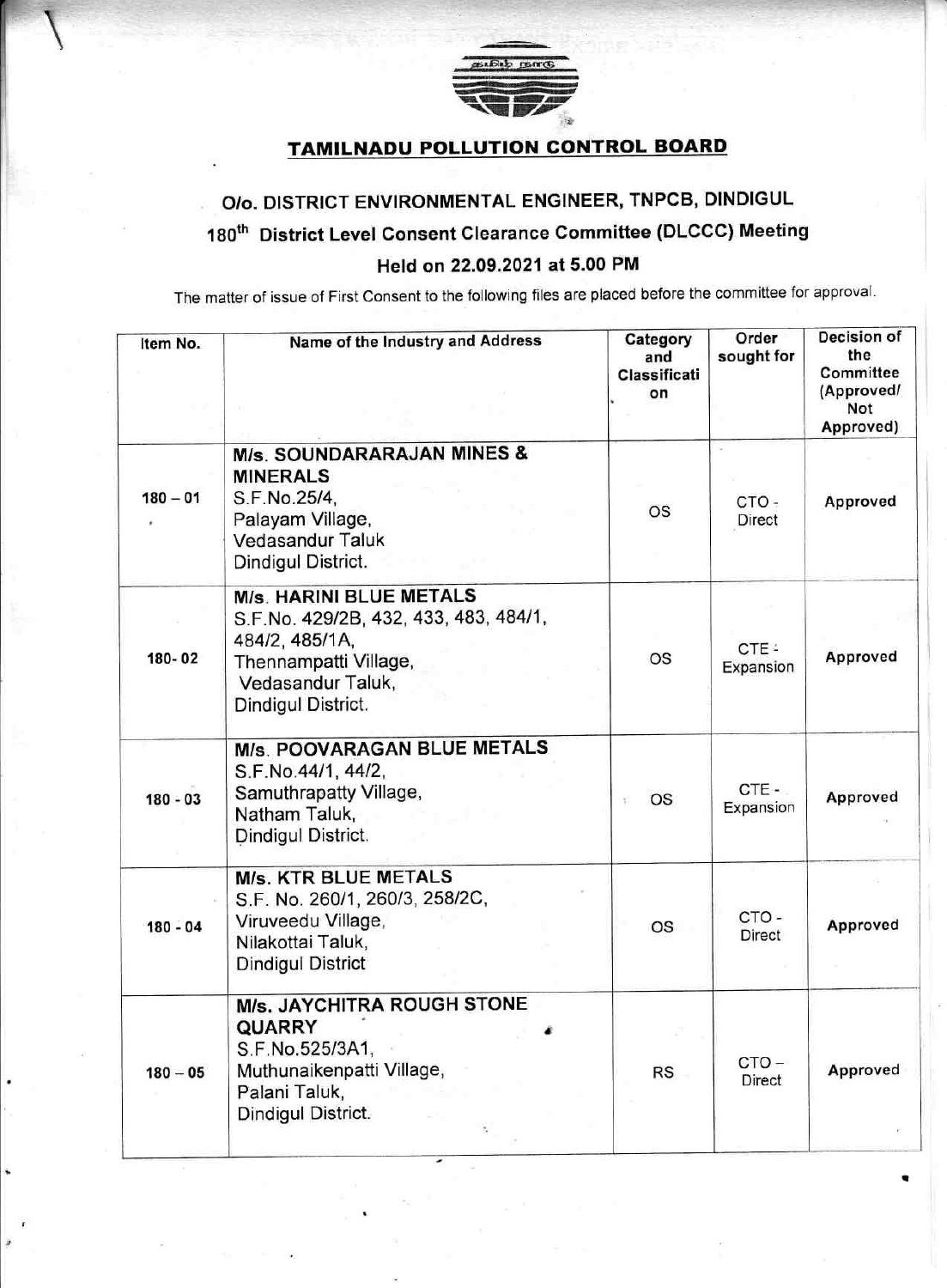| $180 - 06$ | <b>M/s. SNK BRICKS</b><br>S.F.No.2/10 & 11, North Vadipatti Village,<br>Thathanaickenpatti Road,<br>Palani Taluk,<br>Dindigul District., | OS | $CTE -$<br>New       | Approved |
|------------|------------------------------------------------------------------------------------------------------------------------------------------|----|----------------------|----------|
| $180 - 07$ | <b>M/s TDC AGRO FOODS (P) LIMITED</b><br>S.F.No.2634(P), Agaram Village,<br>Dindigul West Taluk,<br>Dindigul District.                   | GS | $CTO -$<br>After CTE | Approved |

The matter of issue of Renewal of Consent Orders to the following units who have already applied for renewal by remitting consent fees, are placed before the committee for considering issue of Auto Renewal as per Board Proceeding No. TNPCB/P&D/03159512014 dated: 09.10.2014 & Board Circular Memo No. P&D/1603212010 dated: 29.10.2015.

| S.<br>No       | Item<br>No. | Name and address<br>of the unit                                                                                                                            | Cate<br>gory |
|----------------|-------------|------------------------------------------------------------------------------------------------------------------------------------------------------------|--------------|
| 1              | 180-08      | <b>M/S. ROLAX PLAST</b><br>S.F.No.265<br>Moonandipatti<br><b>Vedasandur Taluk</b><br><b>Dindigul District</b>                                              | GS           |
| $\overline{c}$ | 180-09      | M/s. VALLIAMMAI TEXTILES P LTD<br>S.F.No. 608, 609/3A2, 3B1, 3B2,<br>Velvarkottai Village,<br><b>Vedasanur Taluk</b><br>Dindigul District                  | GS           |
| 3              | 180-10      | M/S. Shiri Sakthi Vinayagar<br><b>Multispeciality Hospital</b><br>1703/2 & 1704/1,<br>Gujiliamparai Town,<br>Vadasandur Taluk,<br><b>Dindigul District</b> | OS           |
| 4              | 180-11      | M/s. SANJAY SURGICAL HOSPITAL<br>T.S.No:24/2, Ward No:4,<br>Block No:47, Palani Town,<br>Palani Taluk, Dindigul Distric                                    | <b>OS</b>    |
| 5              | 180-12      | M/s. DINDIGUL COTTON TEXTILE<br><b>MILLS PLTD</b><br>2028 /2C, 3C, 3D,<br>Vedasandur Village,<br>Vedasandur Taluk,<br>Dindigul District.                   | GS           |
| 6              | 180-13      | <b>M/s. RAM AUTO</b><br>S.F.No.382/2,<br>Chettinaickenpatty Village,<br>Dindigul West Taluk,<br>Dindigul District.                                         | OS           |